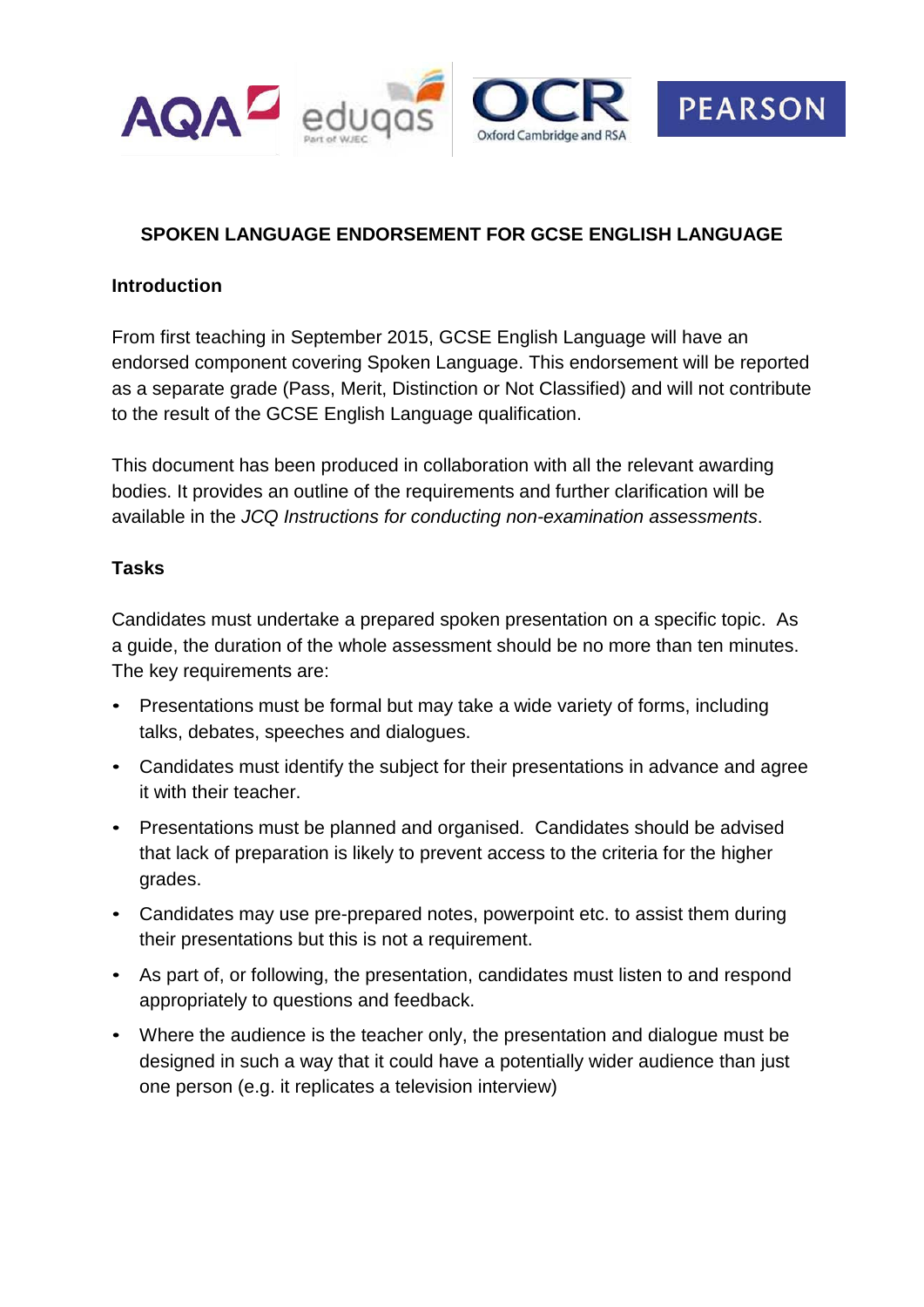# **Assessment**

No marks will be assigned to a student's performance – it will be assessed holistically as a grade, using a 'competency' basis on criteria which are provided (see appendix A). Competency means that a student must meet all the criteria in one grade before moving on to the next. Candidates who do not reach the Pass standard must be recorded as Not Classified.

Centres must make arrangements for internal standardisation of assessments. This should take place as far as possible *before* assessment begins in earnest. Internal standardisation should include a preliminary trial assessment session (including all teachers involved in assessment) using exemplar material provided by the awarding bodies, in order to ensure that there is a common understanding of the assessment criteria.

# **Monitoring by Awarding Bodies**

The endorsement will be assessed by centres. Each centre is required to provide audio-visual recordings of the presentations of a sample of candidates. At present, the current thinking of the JCQ working group is provided in the table below. These will allow us to check that centres have used appropriate tasks, and have applied the assessment criteria correctly and consistently.

The centre must provide recordings of the presentations of a sample of candidates. The recording of each candidate's presentation, including questions and feedback from the audience, must be complete and unedited.

Using their knowledge of candidates' likely performance, centres should select the sample following the guidance shown in the table below. Centres are recommended to record slightly more than the minimum number at each grade to allow for candidates whose performance is awarded a higher or lower grade than the centre had anticipated. The awarding body will provide details regarding the storage and submission of recordings.

| No. of cands<br>at centre | No. of cands whose<br>presentations must be<br>recorded | Minimum no. of<br>cands at each grade<br>(D, M, P) |
|---------------------------|---------------------------------------------------------|----------------------------------------------------|
| 30 or fewer               | All cands                                               | 10                                                 |
| Over 30                   | 30                                                      | 10                                                 |

### **Table 1 Sample Sizes** (not yet confirmed).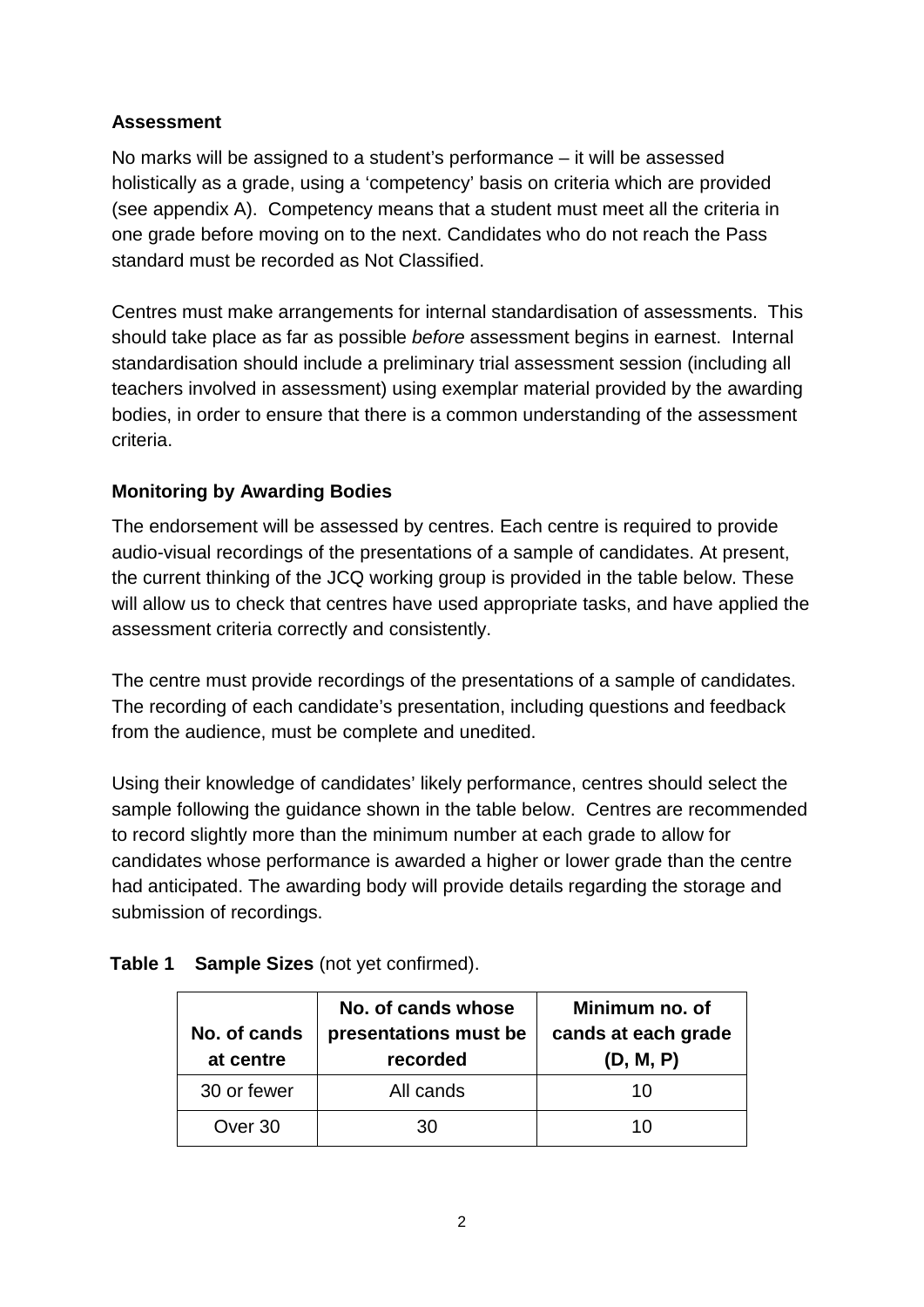This is a broad overview of what is required. We will provide further documentation on the detailed requirements for the make-up of the sample in differing scenarios, and will also address the issue of students with special needs.

If the awarding body has concerns as a result of monitoring, the centre will be provided with additional support (which may include a visit by a monitor) in the following academic year. In exceptional circumstances there will be enhanced monitoring arrangements which may include an earlier deadline for submission of assessments or a requirement to record the presentations of all candidates.

### **Candidate absence**

Where a candidate misses the scheduled date/time for his/her presentation, the centre must organise an alternative session.

A candidate who is unable to undertake his/her presentation because of persistent absence (whether through ill health or any other reason) will not qualify for special consideration and will receive a 'Not Classified' result for the Spoken Language endorsement. However, standard procedures for sitting at an alternative venue do apply, if appropriate.

### **Entries and centre declaration**

Entries for GCSE English Language automatically include the Spoken Language endorsement.

The head of centre is required to provide a written declaration to us by a published deadline to confirm that reasonable steps have been taken to ensure that all candidates whom the centre has entered for GCSE English Language have undertaken the Spoken Language endorsement.